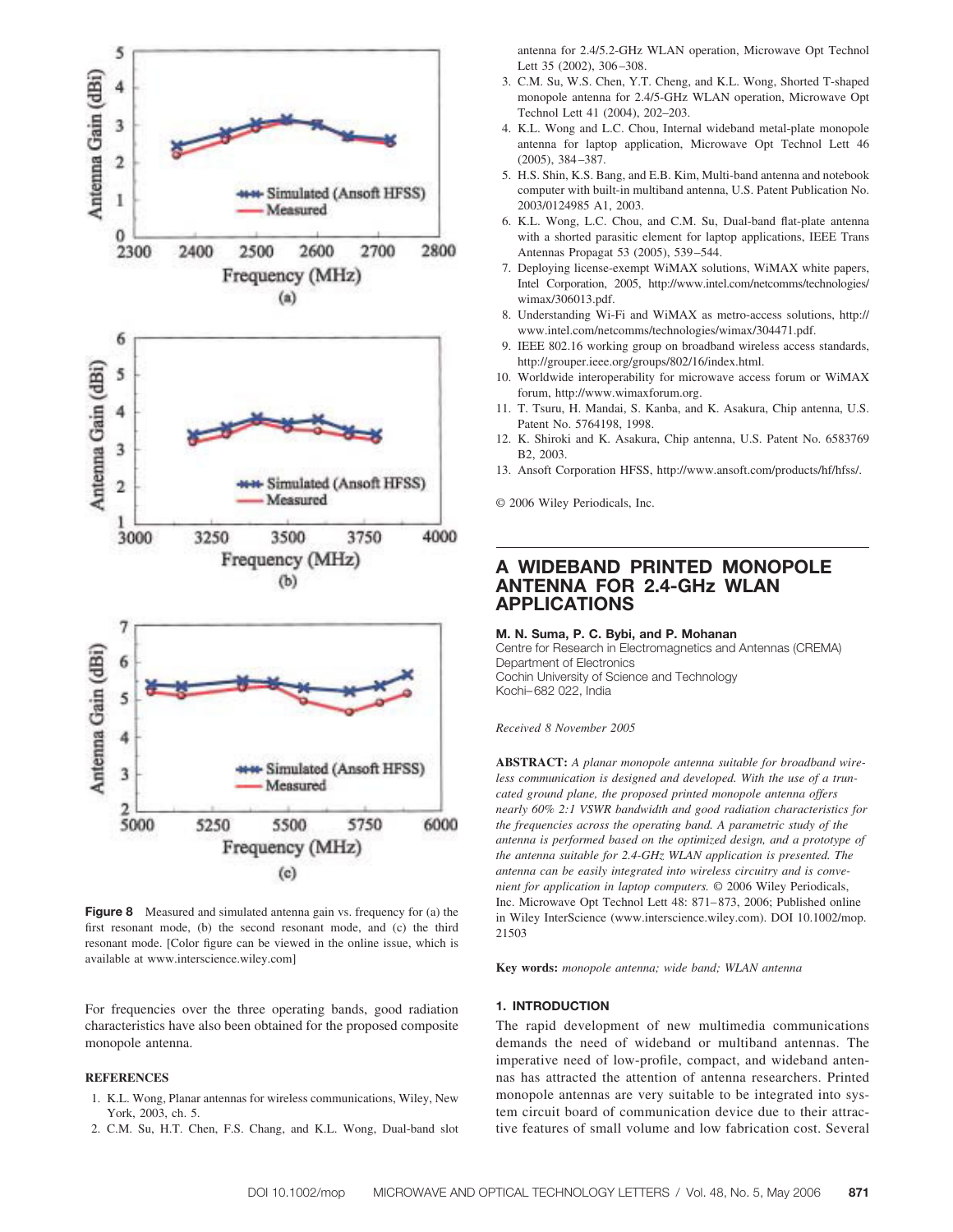

 $1.b$ 

**Figure 1** Geometry of the proposed antenna: (a) top view; (b) side view

interesting designs of printed monopoles have been demonstrated recently [1–3]. Different techniques have been proposed to increase the bandwidth of planar monopole antennas. The antenna presented in [1] uses a square conductor-backed parasitic plane for a microstrip-fed printed antenna. The T-shaped monopole antenna presented in [2] uses a shorting pin for achieving wide bandwidth. A broadband planar monopole antenna [3] excited by a probe feed can be mounted on large ground plane, which increases the overall dimensions.

In this paper, we propose a novel wideband printed monopole antenna with good radiation and reflection characteristics, covering the 2.4-GHz WLAN band. The effect of ground-plane truncation is incorporated in the design in order to broaden the bandwidth of a simple strip monopole. The antenna comprises of a microstrip-fed strip monopole printed on standard FR4 substrate. A 2:1 VSWR impedance bandwidth of 60% is achieved with the proposed design. Wide impedance bandwidth is achieved via truncation of the ground plane. In addition, the uniplanar nature of the proposed antenna makes it easy to fabricate and integrate into the system circuit board of a communications device. The parametric effects of the antenna are experimentally determined and necessary design information is also presented.

#### **2. ANTENNA GEOMETRY**

The geometry of the proposed antenna is depicted in Figure 1. The antenna is comprised of a monopole of length  $l_1$  excited by microstrip feed line of length  $l_m$  with a truncated optimum ground plane. The antenna is printed on substrate of  $\varepsilon_r = 4.36$  and height



**Figure 2** Return-loss characteristics of the antenna at 2.4 GHz ( $L_G$  = 93) mm,  $W_G = 43$  mm,  $l_1 = 20$  mm,  $w_1 = 3$  mm,  $\varepsilon_r = 4.36$ ,  $h = 1.6$  mm)

 $h = 1.6$  mm. A 50 $\Omega$  microstrip feed line with a truncated ground plane excites a strip monopole of width  $w_1$  and length  $l_1$ , and  $L_G$ and  $W_G$  denote the length and width of the finite ground plane of the microstrip line. The width  $w_1$  of the strip monopole is set as the width of the  $50\Omega$  microstrip feed line. The length  $l_1$  of the monopole determines the resonant frequency. The bandwidth is mainly controlled by the finite ground dimensions and length  $l_m$  of the microstrip feed. When the width of ground plane is decreased, the effective resonant length of the monopole is increased, which accounts for the lowering of resonant frequency. For the proposed antenna, a wide impedance bandwidth is obtained due to the merging of the two resonant frequencies, which are obtained due to the combined effect of the truncated ground plane and the strip monopole. As the ground-plane width is decreased, the second resonance shifts towards high-frequency region, which lowers the bandwidth of the low frequencies. The dimensions of the antenna are optimized for maximum bandwidth. The length of the monopole is adjusted to fix the first resonant frequency to the desired value. The ground-plane dimensions are adjusted so as to obtain the second resonance close to first resonance. By choosing two frequencies close to each other, broadband operation is achieved. The parameters of the proposed antenna are optimized and the radiation and reflection characteristics of the antenna, suitable for WLAN (2400-2484 MHz) applications, are discussed.



**Figure 3** Gain of the antenna at the WLAN band ( $L_G$  = 93 mm,  $W_G$  = 43 mm,  $l_1 = 20$  mm,  $w_1 = 3$  mm,  $\varepsilon_r = 4.36$ ,  $h = 1.6$  mm)